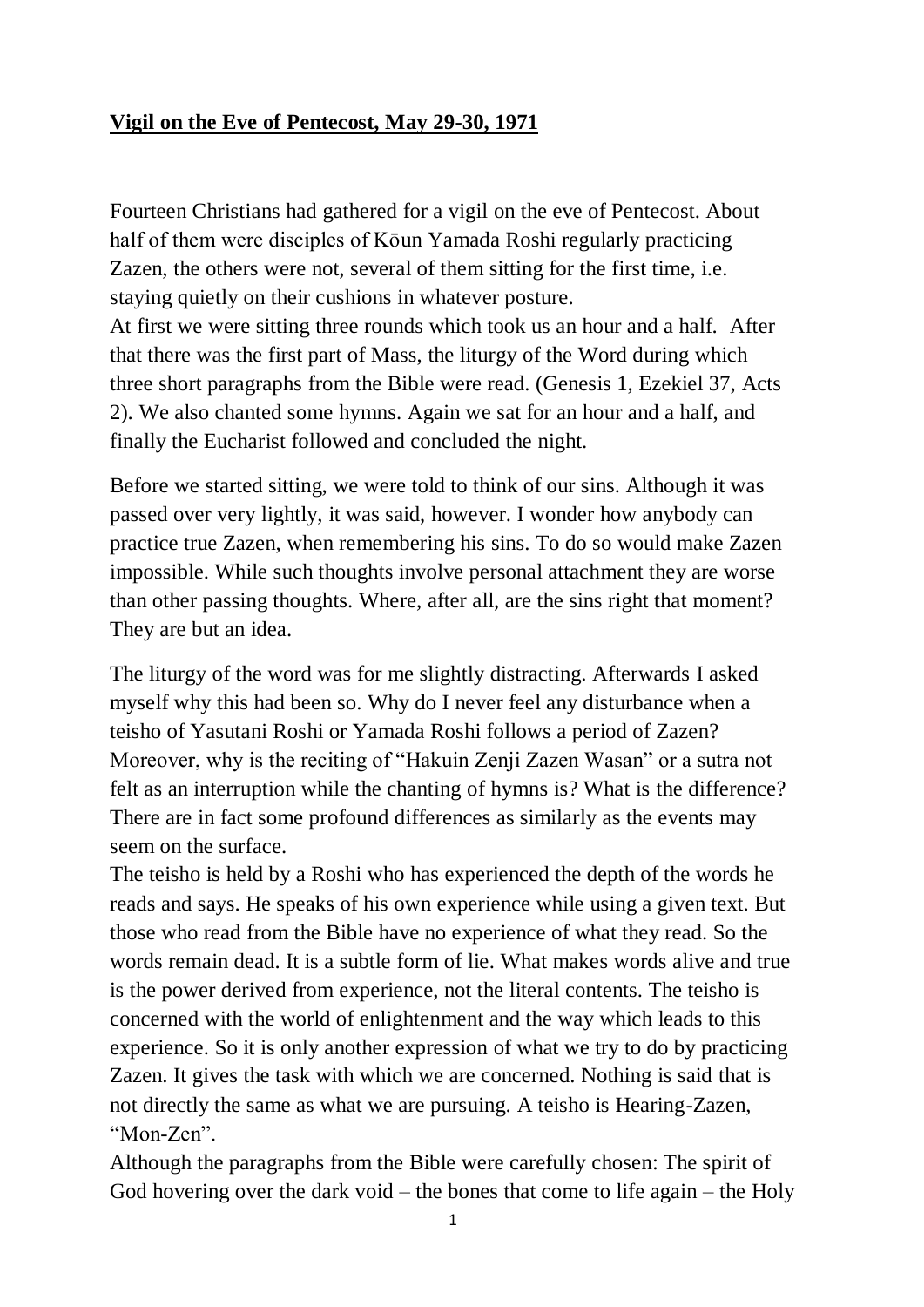Spirit descending on the disciples, all images somehow indicating the transformation from a lower state of consciousness to a higher one, they lack the immediate impact on our practice. The one word "Die!" thrust at the sitters by a Zen-godo from his own experience has an incomparably deeper effect than the story of the bones resurrected to living men, read by somebody who is not one with it.

Moreover, three texts are simply too much even though there was a little pause between each reading. At the level of the head/mind, one can jump from subject to subject easily. However, at every teisho, we get just one paragraph, one koan being carried forth and brought to life by the whole being of the Roshi. Whatever is said serves to illuminate that one koan.

Then there was the chanting. I am not musical and have nothing to say from this point of view. But one thing became clear to me: Western religious chants express some kind of feeling, some joy or sadness, some longing or asking. The sutras we chant give facts, e.g. "All sentient beings are intrinsically Buddha" (Hakuin Zenji Zazen Wasan), or "Form is no different from emptiness, emptiness is not different from form" (Makahannya Haramita Shingyō), or we recite a darani that is totally unintelligible to the intellect. It is just a proceeding in meditation that is voiced. No feelings! "Mu-shin" – noheart; "mu-ga" – no-ego. No emotions interfere.

We chant the sutras practically on one note, while Western songs have elaborate melodies. This one note arises naturally from Zazen, the melodies do not. Does anybody who is absorbed in an intensive search sing melodies? Certainly not, because such melodies require some imagination and a different kind of attention.

The conclusion I have arrived at by this experience is:

One cannot mix two paths. To me it does not seem favourable to put Zazen and a Christian celebration together. Either path may be alright. Mixed, they hardly can lead anywhere. We have to discover the root by one path, the root that is common to all true religions. From that root different paths have branched off, the different religions. To reach the root we cannot run zigzag from one path to another. If we do so, it will take us a tremendous amount of time to reach the root. The moment we experience ourselves in that ROOT, all those branches are withdrawn into that one Root-Point.

But are we in this state of consciousness? Even if we may have caught a slight glimpse of it, we are far from experiencing it continuously, and even farther from living it. For the time being, we are on the path - that is we experience